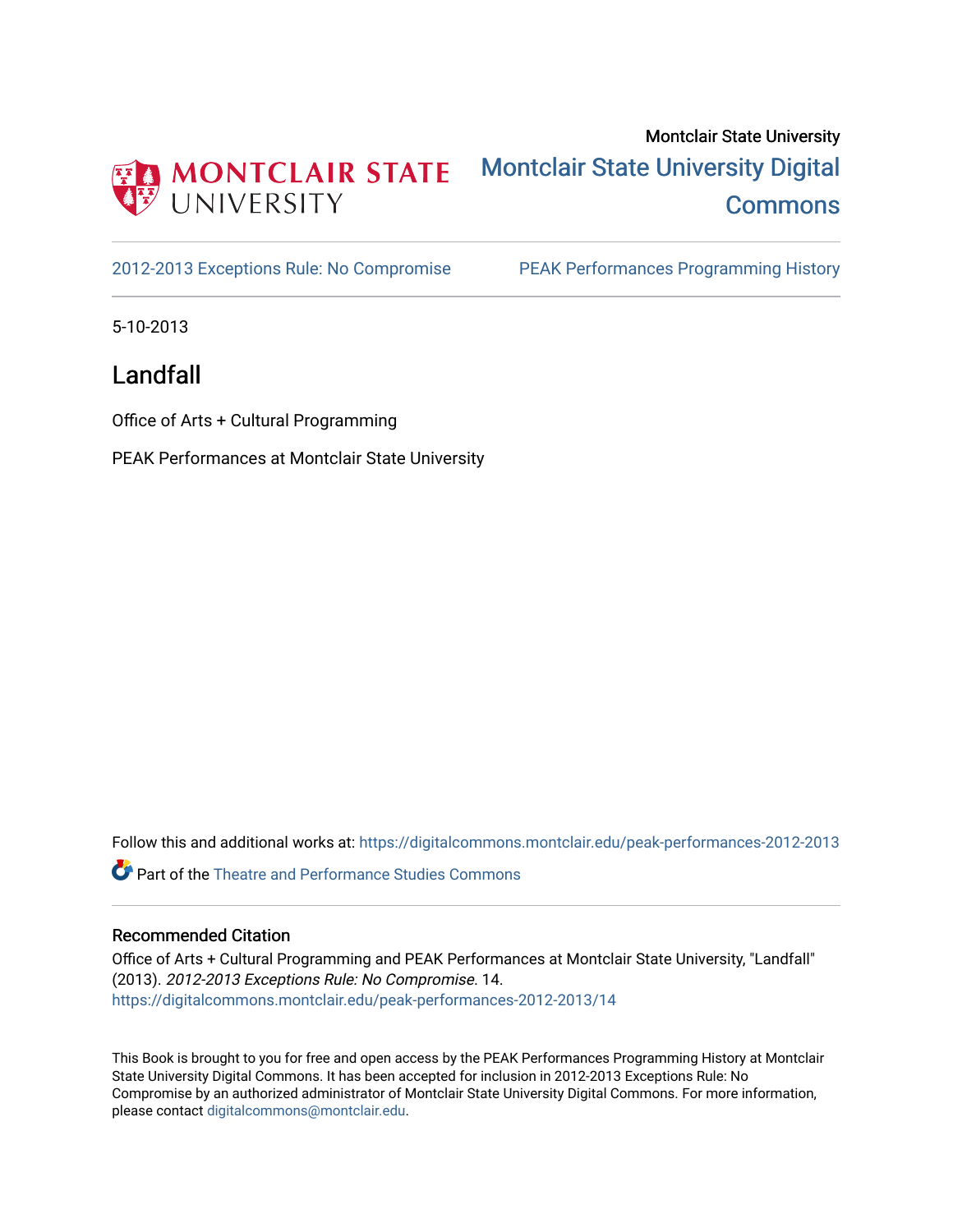**Kronos Quartet** (Performers/ Arrangements), from San Francisco, has pursued a singular artistic vision for nearly 40 years, combining a spirit of fearless exploration with a commitment to expanding the range and context of the string quartet. In the process, the Grammywinning Kronos has become one of the most celebrated and influential ensembles of our time, performing thousands of concerts worldwide, releasing more than 45 recordings of extraordinary breadth, and commissioning more than 750 new works and arrangements for string quartet. In 2011, Kronos became the only recipient of both the Polar Music Prize and the Avery Fisher Prize, two of the most prestigious awards given to musicians.

Integral to Kronos's work is a series of longrunning, in-depth collaborations with many of the world's foremost composers, including Americans Terry Riley, Philip Glass, and Steve Reich;Azerbaijan's Franghiz Ali-Zadeh; Poland's Henryk Górecki; and Argentina's Osvaldo Golijov.Additional collaborators from around the world have included Chinese pipa virtuosoWu Man, the legendary Bollywood "playback singer" Asha Bhosle, Inuit throat singer Tanya Tagaq, Mexican rockers Café Tacuba, famed Azeri vocalist Alim Qasimov, and iconic American singer-songwriter TomWaits.

**Liubo Borrisov** (Erst Programming) is a bricoleur working with digital, electronic, and organic media. In his works, he explores the interface between art, science, and technology. His multimedia installations, performances, and digital video paintings have been featured internationally, including at the New Interfaces

A nonprofit organization, the Kronos Quartet/Kronos Performing Arts Association is committed to mentoring emerging musicians and composers and to creating, performing, and recording new works.The quartet devotes five months of each year to touring, appearing in the world's most prestigious concert halls, clubs, and festivals. Kronos is equally prolific on recordings, with a discography on Nonesuch Records including *Pieces of Africa* (1992), a showcase of African-born composers that simultaneously topped *Billboard's* Classical andWorld Music lists; *Nuevo* (2002), a Grammy- and Latin Grammy–nominated celebration of Mexican culture; the 2003 Grammy winner,Alban Berg's *Lyric Suite*; and *Floodplain* (2009), spotlighting music from regions of the world riven by conflict.

**Konrad Kaczmarek** (Electronics and Software Design) is a composer, musician, and programmer whose music combines live audio processing and improvisation, drawing from his diverse musical and technical background. His freelance work programming and performing have taken him to the Kunstnernes Hus in Oslo, Norway; the New Zealand International Arts Festival; theWhitney Biennial Performance Series; the NextWave festival at Brooklyn Academy of Music;Works & Process at the Guggenheim; Bargemusic;The Stone; Joyce SoHo; and the 92nd Street Y. He received a

for Musical Expression, International Computer Music, and SIGGRAPH conferences; the Lincoln Center Festival; and the Kennedy Center, Washington, DC. He received baccalaureate degrees in mathematics and physics from California Institute ofTechnology and a doctorate in physics from Columbia, where he also studied electro-acoustic music at the Columbia University Computer Music Center. He holds a master's degree in interactive telecommunications from NewYork University's Tisch School, where he was a Global Fellow in the performing arts. He has taught at Harvestworks, the Columbia University Graduate School of Architecture, and Planning and Preservation and is currently an associate professor at Pratt Institute's department of digital arts, Brooklyn.

**Robert Currie** (Dramaturg) is an artist living and working in NewYork City and Ann Arbor, Michigan. He is currently making a double-chorus piece in the form of 15 sonnets about pronouns.

**Jacob Garchik** (Transcriptions/ Arrangements), a multi-instrumentalist, composer, and arranger, was born in San Francisco and has lived in NewYork since 1994.At home in a wide variety of styles and musical roles, he has become a vital part of NewYork City's downtown and Brooklyn scene, playing trombone with the Lee Konitz Nonet, Steve Swallow/Ohad Talmor Sextet, The Four Bags, Slavic Soul Party, and the John Hollenbeck Large Ensemble. Since 2006 Garchik has contributed dozens of arrangements and transcriptions of music from all over the world for the Kronos Quartet. His arrangements were featured on *Floodplain* (2009) and *Rainbow* (2010). His solo CD *The Heavens:The Atheist Gospel Trombone Album* (2012) has received wide acclaim.

BA in music fromYale and a MMus in electronic music composition from University of London, Goldsmiths, and is currently pursuing his doctoral degree in

composition at Princeton.

**Shane Koss** (Audio Rig Design), born and raised in rural Maryland, twiddled and fiddled his way through Berklee, Los Angeles, and London to find himself in New York City, where he now stays up way too late making strange noises and beating his computers into submission.The latter has helped him design studios and performance rigs both stateside and abroad.

**Brian H Scott** (Lighting Design) is a NewYork–based lighting designer. Most recently he designed an installation project by Ann Hamilton at the Park Avenue Armory entitled *the event of a thread*.As a member of SITI Company he has designed lighting for *Café Variations,TrojanWomen (After Euripides), Antigone,American Document* in collaboration with the Martha Graham Dance Company, *Under Construction,Who DoYou ThinkYou Are, Hotel Cassiopeia, Death and the Ploughman, bobrauschenbergamerica* (Henry Hewes Design Award 2004), *War of theWorlds— The Radio Play,* and *Macbeth*.As a member of Austin,Texas–based Rude Mechanicals, he has designed light for numerous projects, including *Lipstick Traces* and *Method Gun*.

## **Laurie Anderson Worldwide Tour Representation**

**Pomegranate Arts** Director **Linda Brumbach** Associate Director **Alisa E. Regas** General Manager **Kaleb Kilkenny** Director of Booking **Julia Glawe** Associate General Manager

**Linsey Bostwick** Office Manager **Susannah Gruder** www.pomegranatearts.com info@pomarts.com

For further information contact: Canal Street Communications Cooper Holoweski, Studio Manager www.laurieanderson.com studio@difficultmusic.com

## **Kronos Performing Arts Association**

Managing Director **Janet Cowperthwaite** Associate Director **Laird Rodet** Strategic Initiatives Director

**Matthew Campbell** ArtisticAdministrator **Sidney Chen** Sound Designer **Scott Fraser** Communications and New Media Manager **Christina Johnson** Office Manager **Nikolás McConnie-Saad** ProductionAssociate **Hannah Neff** Production Director **Laurence Neff** Business Operations Manager **Lucinda Toy** www.kronosquartet.org www.facebook.com/kronosquartet Twitter:@kronosquartet #kronos

## **PROGRAM NOTES**

These are stories with tempos.Threaded through the stories in *Landfall* is an account of Hurricane Sandy, which blew through New York just as I was finishing the work. I've always been fascinated by the complex relationship of words and music, whether in song lyrics, supertitles, or voice-over. In *Landfall* instruments initiate language through our new text software, erst. In addition, the conflict between spoken and written text fractures the stories as well as creates an eye/ear polyphonic structure.

The blend of electronic and acoustic strings is the dominant sound of *Landfall*. Much of the music in this work is generated from the harmonies and delays of unique software designed for the solo viola and reinterpreted for the quartet. In addition, there were elements of the optigan, a keyboard that uses information stored on optical discs.

*—Laurie Anderson*

I have hoped that Laurie Anderson would write for Kronos since first encountering her work 30 years ago. She is the master magician musician who has always inhabited those secret places where technology has personality, where "real time" is questioned, and where all the elements of performance meet and combine into music. Her process is to gather and continue to gather potentially useful aspects as she sculpts a shape. Her sense of play and fun and her continuous experimenting make her the ideal chemist (or is it alchemist?) in the laboratory of music.As Laurie discovers new essential elements, the world of thought is more encompassing and shapes of the future are becoming more apparent.What a thrill it is for Kronos to join her in *Landfall* as we explore what emerges together.

> *—David Harrington,* Kronos Quartet

**Erst** is a custom-built software that enables musicians to interact with text systems, extending the language of musical performance into the realm of narrative. Composers can configure deterministic relationships or design probabilistic connections between musical and visual events. Musical gestures can activate the visual, bringing text to life by sampling words, phrases, timings, alphabets, and symbols.

## **ABOUT THE ARTISTS**

**Laurie Anderson** (Performer/Music and Text/Arrangements) is one of America's most renowned—and daring—creative pioneers. She is best known for her multimedia presentations and innovative use of technology.As writer, director, visual artist, and vocalist, she has created groundbreaking works that span the worlds of art, theater, and experimental music.

Her recording career, launched by "O Superman" in 1981, includes the soundtrack to her feature film *Home of the Brave* and *Life on a String* (2001).Anderson's live shows range from simple spoken word to elaborate multimedia stage performances such as *Songs and Stories for Moby Dick* (1999).Anderson has published seven books, and her visual work has been presented in major museums around the world.

In 2002,Anderson was appointed the first artist-in-residence of NASA, which culminated in her 2004 touring solo performance *The End of the Moon*. Recent projects include a series of audio-visual installations and a high-definition film, *Hidden* **Inside Mountains, created for World Expo** 2005 in Aichi, Japan. In 2007 she received the prestigious Dorothy and Lillian Gish Prize for her outstanding contribution to the arts. In 2008 she completed a two-year worldwide tour of her performance piece *Homeland*, which was released as an album on Nonesuch Records in June 2010.Anderson's solo performance *Delusion* debuted at the Vancouver Cultural Olympiad in February 2010 and toured internationally throughout 2011. In 2010 a retrospective of her visual and installation work opened in São Paulo, Brazil, and later traveled to Rio de Janeiro.

In 2011 her exhibition of all new work titled *Forty-Nine Days in the Bardo* opened at the FabricWorkshop and Museum in Philadelphia.That same year she was awarded with the Pratt Institute's Honorary Legends Award. In January of 2012,Anderson was the artist-in-residence at the High Performance Rodeo in Calgary,Alberta, where she developed her latest solo performance, **Dirtday!** Her exhibition *Boat*, curated by Vito Schnabel, opened in May 2012. She is currently artist-in-residence at Center for the Art of Performance at UCLA in Los Angeles and Experimental Media and Performing Arts Center in Troy, New York. Anderson lives in NewYork City.